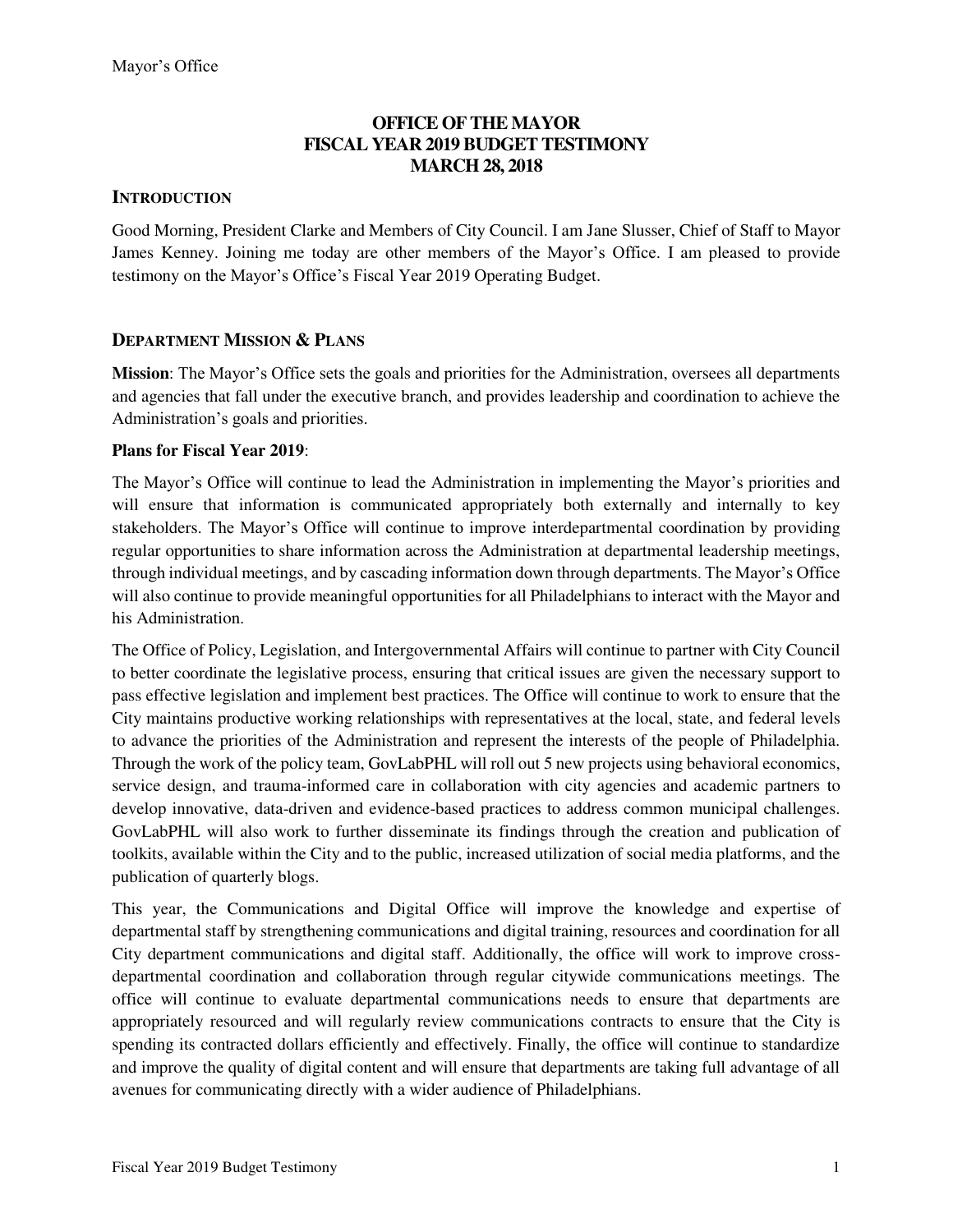The Office of Public Engagement will work to increase attendance and awareness of commission activities, whether these are community conversations, larger scale summits, or other informational meetings. This will include the implementation of a new database to help better track community outreach. Additionally, the Office will focus on improving the reporting structure between City leadership and the commissions, providing opportunities for commissions to provide feedback on policy initiatives. The Office will also promote increased collaboration between commissions on various policy and community issues and will enhance opportunities for commissioners to highlight thought leaders on community and policy issues. The Office will also manage the transition of the Office of Civic Engagement and Volunteer Services into the Mayor's Office, strengthening the engagement work of this office as well as providing support across all city agencies.

The Office of Diversity & Inclusion will work to increase the diversity of the City's workforce by offering training, guidance, and assistance to departments when it comes to the hiring and retention of employees. The Office will improve reporting and monitoring of workforce, as well as work to set goals to ensure that the City continues to make meaningful strides towards achieving the Mayor's goal of a workforce that looks like Philadelphia. The Office will improve access to and the quality of City services and programs for people with disabilities through the work of the ADA coordinator and the enhanced support provided to the Office for People with Disabilities. This will include launching a comprehensive accessibility study of Citywide services. The Office of LGBT Affairs will continue its outward-facing programs to ensure community concerns are front and foremost in informing policy, and will work to increase the quality of services the city provides to LGBTQ residents.

The Integrity Office will focus on increasing awareness within the City's workforce and the public of the City's policies, procedures, protocols, and Executive Orders related to integrity, transparency and accountability. The newly-expanded Integrity Officer program will allow an opportunity to more deeply and firmly entrench a strong culture of ethics and integrity in every department, and ensure that employees have the information they need about all ethics rules. This fall, the Office will conduct the biannual employee ethics survey to inform the Office's approach to improving understanding of policies. The Office will continue to focus on monitoring, reviewing, investigating, and, if necessary, creating or recommending policies and procedures to ensure activities within the Executive Branch comply with the law and are conducted in an open and transparent manner. Finally, the Office will continue to serve as an advisor to the Mayor, employees within the Executive Branch, members of boards and commissions and vendors about applicable laws, policies, regulations, and Executive Orders related to integrity, transparency and accountability within government. The Office will ensure 100% compliance from administration officials in completing trainings and financial disclosure requirements.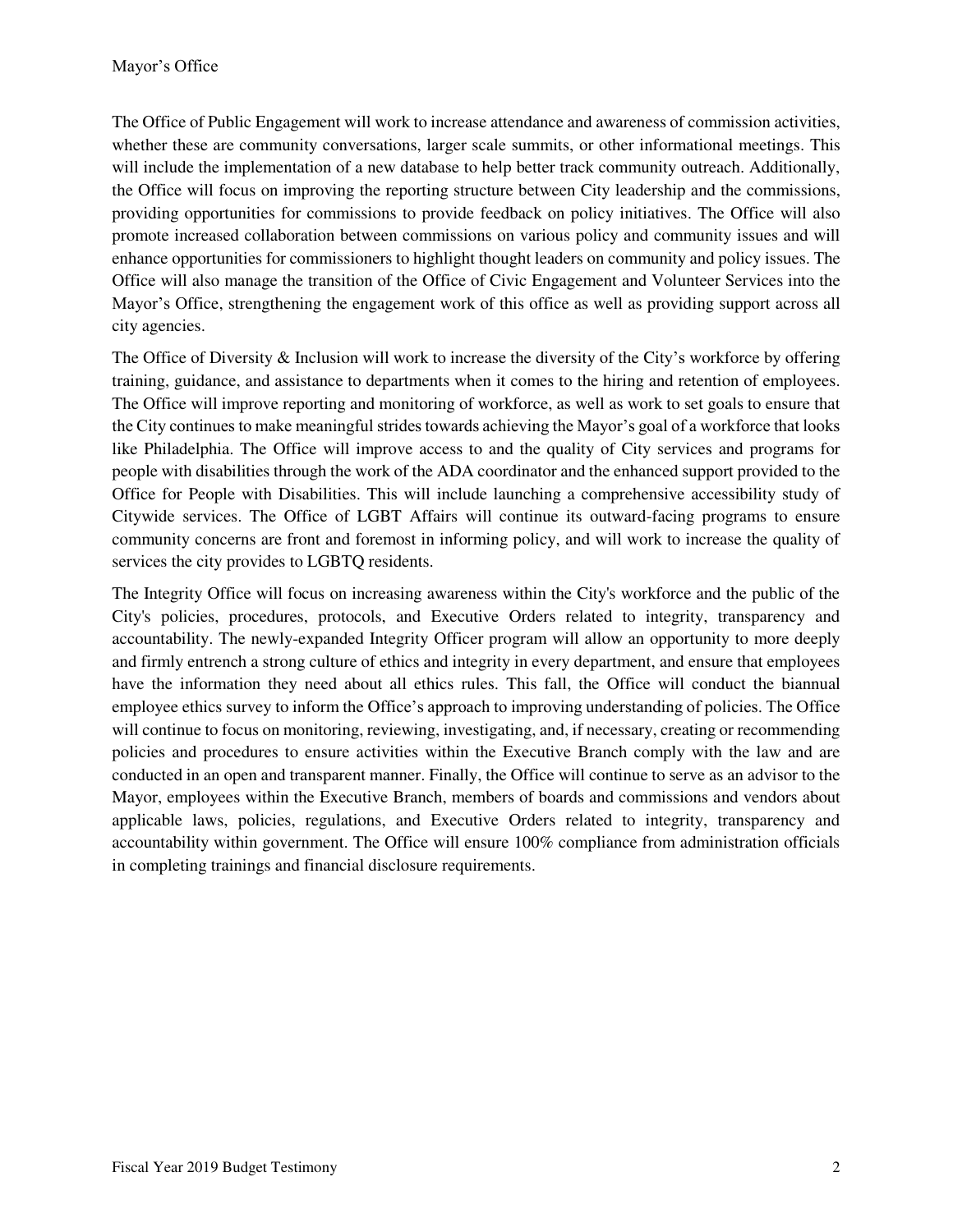# **BUDGET SUMMARY & OTHER BUDGET DRIVERS**

| <b>Staff Demographics Summary (as of December 2017) (General Fund)</b> |           |          |           |           |
|------------------------------------------------------------------------|-----------|----------|-----------|-----------|
|                                                                        | Total     | Minority | White     | Female    |
| Number of Full-Time Staff                                              | 40        | 23       | 17        | 23        |
| Number of Exempt Staff                                                 | 40        | 23       | 17        | 23        |
| Number of Executive Staff (deputy level)<br>and above)                 | 23        | 12       | 11        | 13        |
| Average Salary, Full-Time Staff                                        | \$84,519  | \$71,218 | \$102.513 | \$85,378  |
| Average Salary, Exempt Staff                                           | \$84,519  | \$71,218 | \$102.513 | \$85,378  |
| Average Salary, Executive Staff                                        | \$109,766 | \$94,025 | \$126.939 | \$109.154 |
| Median Salary, Full-Time Staff                                         | \$83,900  | \$70,000 | \$95,000  | \$85,000  |
| Median Salary, Exempt Staff                                            | \$83,900  | \$70,000 | \$95,000  | \$85,000  |
| Median Salary, Executive Staff                                         | \$99,000  | \$87,500 | \$113,850 | \$100,000 |

| <b>Employment Levels (as of December 2017) (General Fund)</b> |                 |          |  |
|---------------------------------------------------------------|-----------------|----------|--|
|                                                               | <b>Budgeted</b> | Filled   |  |
| Number of Full-Time Positions                                 | 45              | 40       |  |
| Number of Exempt Positions                                    | 45              | 40       |  |
| Number of Executive Positions<br>(deputy level and above)     | 23              | 23       |  |
| Average Salary of All Full-Time<br>Positions                  | \$79,683        | \$84,519 |  |
| Median Salary of All Full-Time<br>Positions                   | \$75,000        | \$83,900 |  |

| <b>General Fund Financial Summary by Class</b>  |                                 |                                   |                                 |                                                |                                 |                                 |
|-------------------------------------------------|---------------------------------|-----------------------------------|---------------------------------|------------------------------------------------|---------------------------------|---------------------------------|
|                                                 | FY17 Original<br>Appropriations | FY17 Actual<br><b>Obligations</b> | FY18 Original<br>Appropriations | <b>FY18</b><br>Estimated<br><b>Obligations</b> | FY19 Proposed<br>Appropriations | Difference:<br><b>FY19-FY18</b> |
| Class 100 - Employee Compensation               | \$3,742,849                     | \$3,647,357                       | \$3,835,550                     | \$3,677,406                                    | \$4,492,862                     | \$815,456                       |
| Class 200 - Purchase of Services                | \$464,046                       | \$432,114                         | \$743,046                       | \$693,046                                      | \$657,465                       | $(\$35,581)$                    |
| Class 300/400 - Materials, Supplies & Equipment | \$54,245                        | \$27,973                          | \$55,545                        | \$55,545                                       | \$27,841                        | $(\$27,704)$                    |
| Class 500 - Contributions                       | \$0                             | \$699,793                         | \$0                             | \$0                                            | \$0                             | \$0                             |
|                                                 | \$4,261,140                     | \$4,807,236                       | \$4,634,141                     | \$4,425,997                                    | \$5,178,168                     | \$752,171                       |

| <b>Contracts Summary (Professional Services only)</b> |             |             |             |             |             |                       |
|-------------------------------------------------------|-------------|-------------|-------------|-------------|-------------|-----------------------|
|                                                       | <b>FY13</b> | <b>FY14</b> | <b>FY15</b> | <b>FY16</b> | <b>FY17</b> | FY18 YTD<br>(Q1 & Q2) |
| Total amount of contracts                             | \$386,000   | \$728,983   | \$534,652   | \$756,064   | \$153,666   | \$48,333              |
| Total amount to M/W/DSBE                              | \$100,000   | \$291.560   | \$240,415   | \$278,000   | \$53,666    | \$29,167              |
| <b>Participation Rate</b>                             | 26%         | 40%         | 45%         | 37%         | 35%         | 60%                   |

| Total M/W/DSBE Contract Participation Goal (Public Works; Services, Supplies &<br><b>Equipment: and Professional Services combined)</b> |             |             |             |
|-----------------------------------------------------------------------------------------------------------------------------------------|-------------|-------------|-------------|
|                                                                                                                                         | <b>FY17</b> | <b>FY18</b> | <b>FY19</b> |
| M/W/DSBE Contract Participation Goal                                                                                                    | 25%         | 25%         | 35%         |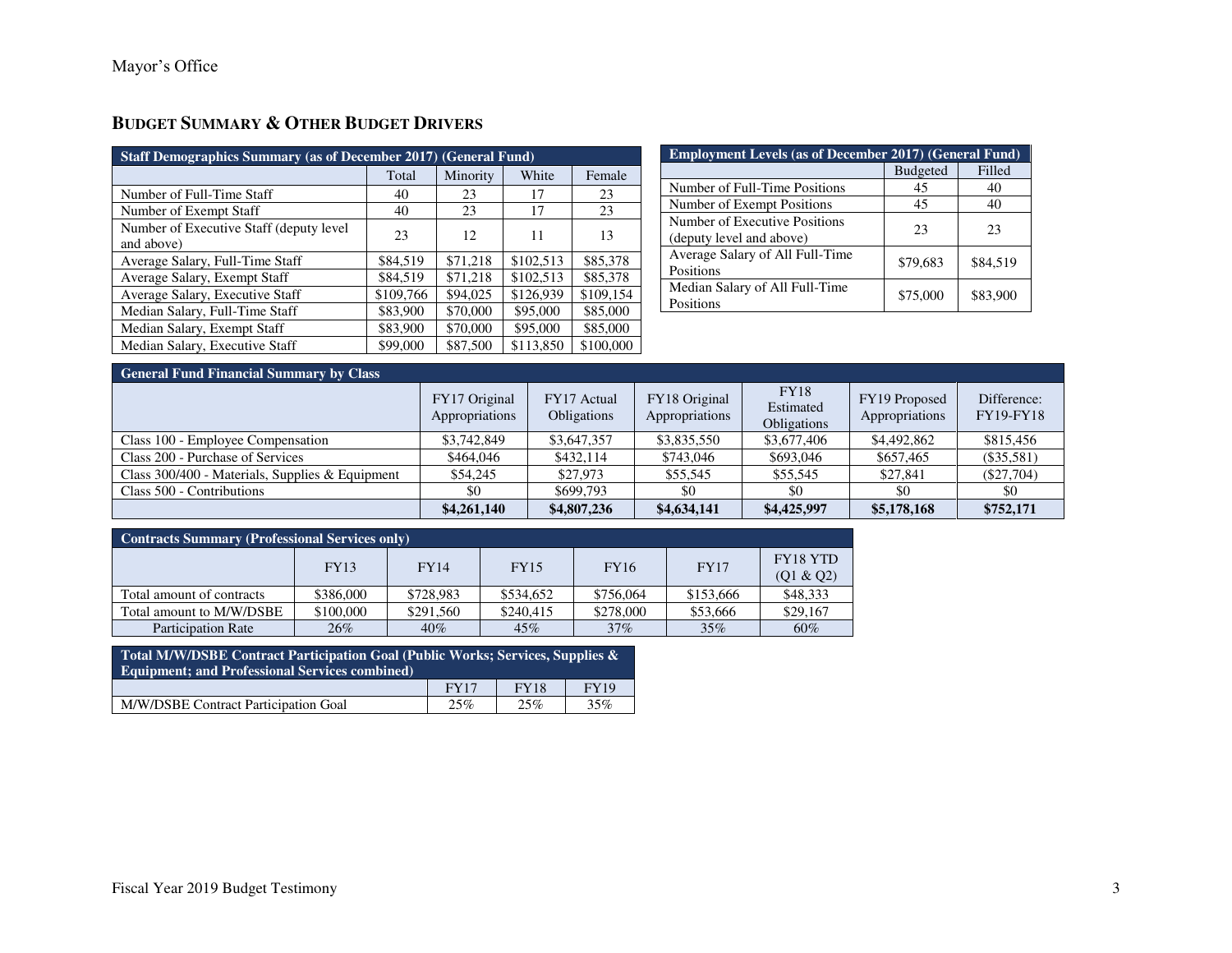## **PROPOSED BUDGET OVERVIEW**

## **Proposed Funding Request**:

The proposed Fiscal Year 2019 General Fund budget totals \$5,178,168, an increase of \$752,171 over Fiscal Year 2018 estimated obligation levels. This increase is due to the transfer of the Office of Civic Engagement and Volunteer Services from the Managing Director's Office (MDO) to the Mayor's Office and a position transferred from MDO to the Office of Diversity and Inclusion.

The proposed budget includes:

- \$4,492,862 in Class 100, a \$815,456 increase over FY18. This funding will indicate the transfer of the Civic Engagement Office to the Mayor's Office as well as transfer of funds from Class 200 within the Mayor's Office. This increase is due to the transfer of the Office of Civic Engagement and Volunteer Services from the Managing Director's Office (MDO) to the Mayor's Office and a position transferred from MDO to the Office of Diversity and Inclusion.
- \$657,465 in Class 200, a \$35,581 decrease over FY18. This funding will reflect a transfer of funds to Class 100.
- \$27,841 in Class 300/400, a \$27,704 decrease over FY18. This funding will also reflect a transfer of funds to Class 100.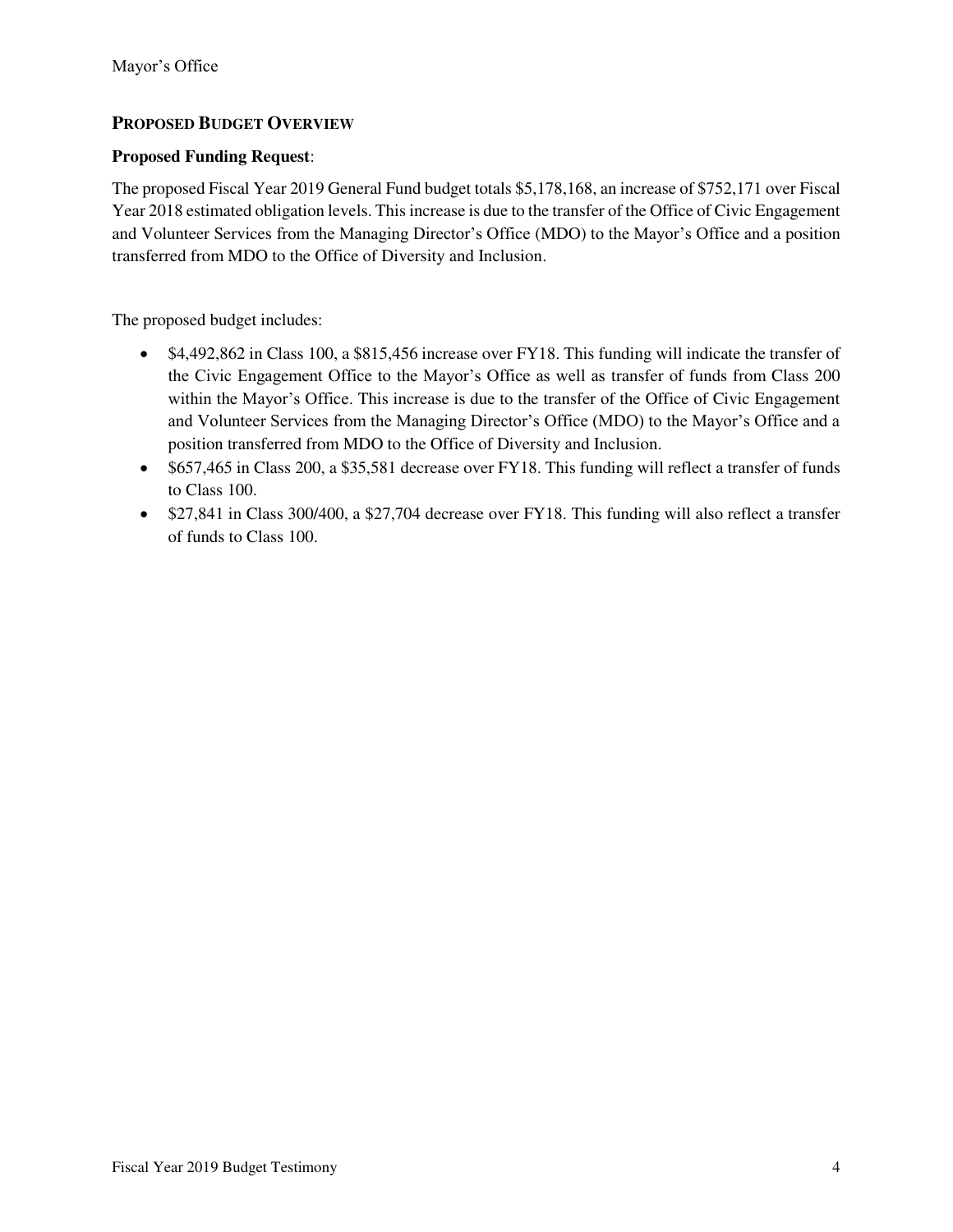## **STAFFING LEVELS**

The department is requesting 55 budgeted positions (All Funds) for FY19, an increase of 5 positions over FY18 (All Funds). This is an increase from 47 budgeted General Fund positions in FY18 to 52 General Fund positions in FY19.

The net increase of 5 positions is attributed to the transfer of the Office of Civic Engagement and Volunteer Services from the MDO to the Mayor's Office.

## **NEW HIRES**

| New Hires (from 7/1/2017 to December 2017) |                                     |         |          |  |
|--------------------------------------------|-------------------------------------|---------|----------|--|
|                                            | <b>Total Number of</b><br>New Hires | Spanish | Japanese |  |
| <b>Black or African</b><br>American        |                                     |         |          |  |
| Hispanic or Latino                         |                                     |         |          |  |
| White                                      |                                     |         |          |  |
| Other                                      |                                     |         |          |  |
| Total                                      |                                     |         |          |  |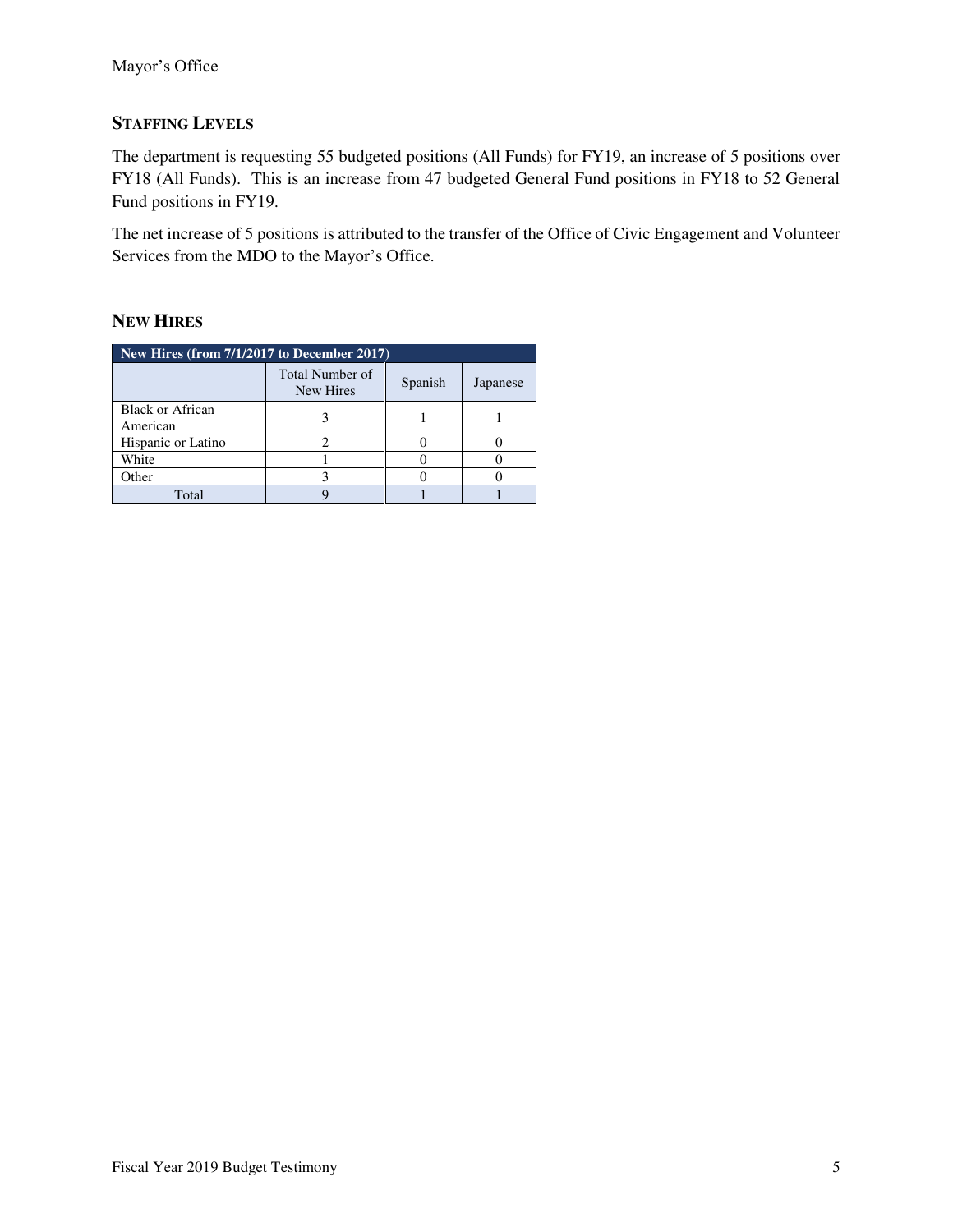## **PERFORMANCE, CHALLENGES, AND INITIATIVES**

#### **Mayor, Chief of Staff, and Executive Office**:

#### **FY19 Strategic Goals**

- Ensure cabinet members and departmental leadership work to inform goal-setting and priorities for the Administration through regular communication and planning with the Mayor and Chief of Staff.
- Improve interdepartmental coordination by providing regular opportunities to share information across the Administration at departmental leadership meetings, through individual meetings, and by cascading information down through departments.
- Continue to provide meaningful opportunities for all Philadelphians to interact with the Mayor and his Administration.

| <b>FY17</b> | FY18 YTD    | <b>FY18</b> | <b>FY19</b> |
|-------------|-------------|-------------|-------------|
| Actual      | $(01 + 02)$ | Target      | Target      |
| N/A         |             | 10.0        | 10.0        |
|             |             |             |             |

*1 This is a new measure for FY18, so data is not available for FY17. The target is set to 10 days, following staffing adjustments in FY18 and FY19.*

## **Policy, Legislation, and Intergovernmental Affairs**:

#### **FY19 Strategic Goals**

- Achieve passage of bills and resolutions that advance the joint priorities of the Administration and City Council.
- Maintain positive relationships with state and federal partners and work with lobbyists, key stakeholders, and elected officials to protect and advance the interest of Philadelphians at the state and federal level.
- Roll out five additional behavioral science projects through GovLabPHL in collaboration with several city agencies and academic partners.

| <b>FY19 Performance Measures</b>                 |             |                 |             |             |
|--------------------------------------------------|-------------|-----------------|-------------|-------------|
|                                                  | <b>FY17</b> | <b>FY18 YTD</b> | <b>FY18</b> | <b>FY19</b> |
| Measure                                          | Actual      | $(01 + 02)$     | Target      | Target      |
| Number of external partnerships <sup>1</sup>     | N/A         | 18              | 25          | 25          |
| Administration-wide policy meetings <sup>2</sup> |             |                 |             |             |

*1 This is a new measure for FY18, so data is not available for FY17. External partnerships are defined as partnerships with academic institutions, quasi-city agencies, or non-profit organizations that are engaged with the City to design and implement research.* 

*2 These are bi-monthly meetings to provide professional development and trainings, and to encourage cross-departmental collaboration.*

### **Communication and Digital**:

#### **FY19 Strategic Goals**

- Strengthen communications and digital training, resources and coordination for all City department communications and digital staff.
- Reduce reliance on media relations contracting by identifying new opportunities to improve in-house support.
- Improve citywide digital content on social media channels and in email programs through centralized support, creation and use of standardized materials and resources.

### **FY19 Performance Measures**

|                                                                    | <b>FY17</b> | FY18 YTD    | <b>FY18</b> | <b>FY19</b> |
|--------------------------------------------------------------------|-------------|-------------|-------------|-------------|
| Measure                                                            | Actual      | $(O1 + O2)$ | Target      | Target      |
| Percent of press inquiries responded to within two-week time frame | 94.3%       | $95.1\%$    | 80.0%       | 95.0%       |
| Average response time to constituent inquiries (days)              | 7.0         | 9.6         | 14.0        | 10.0        |
| Compliance with digital reporting metrics <sup>1</sup>             | 67%         | 73%         | 80%         | 80%         |

*1 Compliance is defined as reporting metrics to the digital director by various department social media leads each month. Without this information, the program cannot track other measures (such as overall reach of digital content).*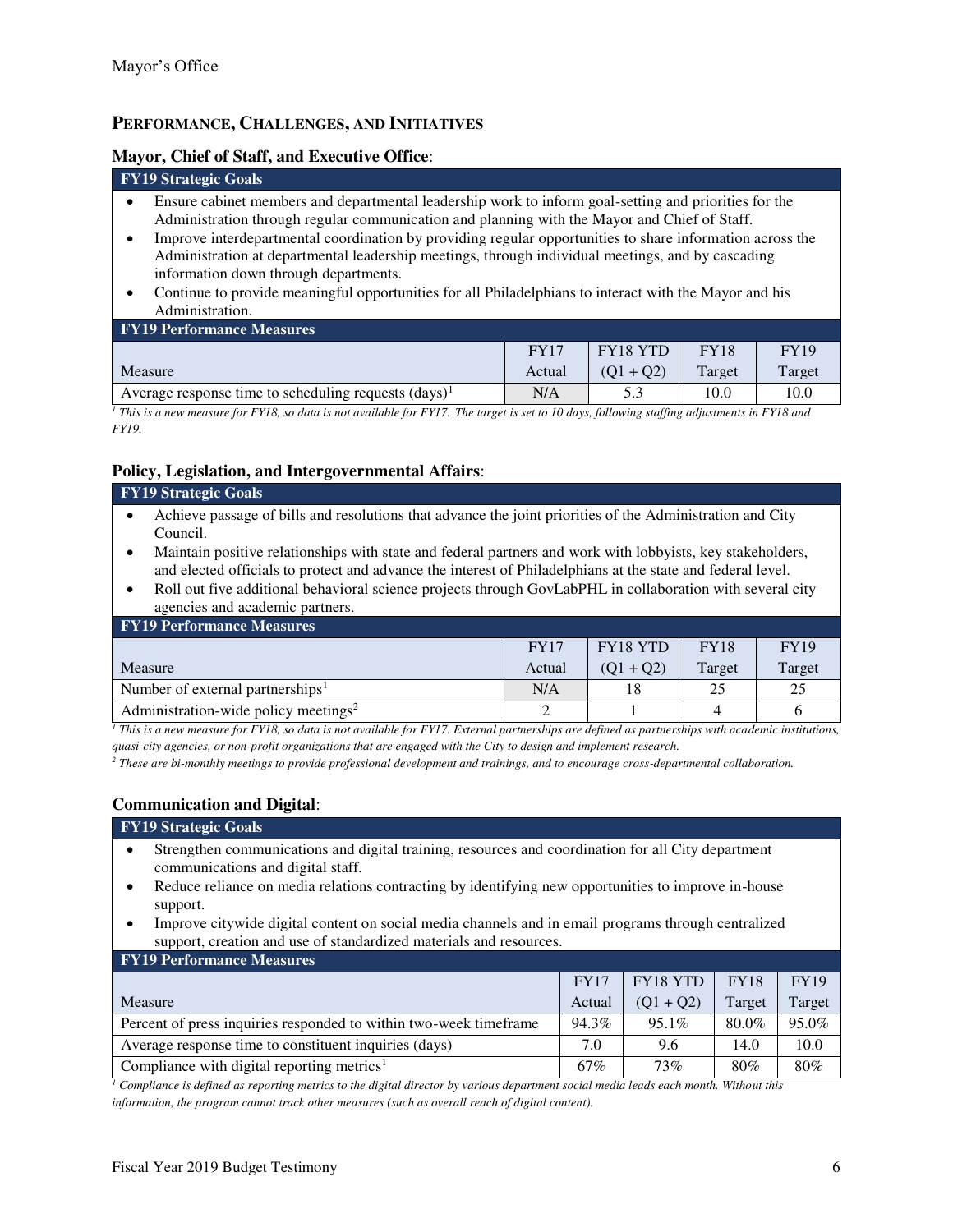## **Public Engagement**:

| т ирне енgаgещене.                                                                                                                                                                                                                                                                                                                                                                                                                                                                                                                                                                                                                                                                                                                                                                                       |             |             |             |             |
|----------------------------------------------------------------------------------------------------------------------------------------------------------------------------------------------------------------------------------------------------------------------------------------------------------------------------------------------------------------------------------------------------------------------------------------------------------------------------------------------------------------------------------------------------------------------------------------------------------------------------------------------------------------------------------------------------------------------------------------------------------------------------------------------------------|-------------|-------------|-------------|-------------|
| <b>FY19 Strategic Goals</b>                                                                                                                                                                                                                                                                                                                                                                                                                                                                                                                                                                                                                                                                                                                                                                              |             |             |             |             |
| Increase the number of people engaged in meaningful civic engagement activities and programs,<br>$\bullet$<br>commission's public meetings, including large-scale summits, community conversations, and other<br>informational meetings.<br>Develop meaningful opportunities for interaction between and among City departments, agencies, and<br>$\bullet$<br>offices with public commission members and create formalized process to regularly gather commission<br>feedback for City leadership.<br>Publish annual reports for commissions and produce quarterly updates to directories for the communities<br>$\bullet$<br>represented by the commissions.<br>Map engagement efforts across City departments and provide internal support to maximize impact and<br>$\bullet$<br>reduce duplication. |             |             |             |             |
| Provide training to City departments and community members to encourage collaboration and use of<br>$\bullet$<br>engagement tools and best practices.                                                                                                                                                                                                                                                                                                                                                                                                                                                                                                                                                                                                                                                    |             |             |             |             |
| <b>FY19 Performance Measures</b>                                                                                                                                                                                                                                                                                                                                                                                                                                                                                                                                                                                                                                                                                                                                                                         |             |             |             |             |
|                                                                                                                                                                                                                                                                                                                                                                                                                                                                                                                                                                                                                                                                                                                                                                                                          | <b>FY17</b> | FY18 YTD    | <b>FY18</b> | <b>FY19</b> |
| Measure                                                                                                                                                                                                                                                                                                                                                                                                                                                                                                                                                                                                                                                                                                                                                                                                  | Actual      | $(Q1 + Q2)$ | Target      | Target      |
| Number of annual reports published <sup>1</sup>                                                                                                                                                                                                                                                                                                                                                                                                                                                                                                                                                                                                                                                                                                                                                          | N/A         |             | 3           | 3           |
| Number of public commission meetings and community<br>conversations per year <sup>1</sup>                                                                                                                                                                                                                                                                                                                                                                                                                                                                                                                                                                                                                                                                                                                | N/A         | 21          | 30          | 30          |
| Number of participants in commission meetings, events, and                                                                                                                                                                                                                                                                                                                                                                                                                                                                                                                                                                                                                                                                                                                                               |             |             |             |             |

| <b>TELLET CHULMANCE MEASURES</b>                           |             |             |             |             |
|------------------------------------------------------------|-------------|-------------|-------------|-------------|
|                                                            | <b>FY17</b> | FY18 YTD    | <b>FY18</b> | <b>FY19</b> |
| <b>Measure</b>                                             | Actual      | $(Q1 + Q2)$ | Target      | Target      |
| Number of annual reports published <sup>1</sup>            | N/A         |             | 3           |             |
| Number of public commission meetings and community         | N/A         | 21          | 30          | 30          |
| conversations per year <sup>1</sup>                        |             |             |             |             |
| Number of participants in commission meetings, events, and | N/A         |             |             | 2,000       |
| community conversations <sup>2</sup>                       |             |             |             |             |
| Service hours <sup>3</sup>                                 | N/A         | 70,131      | 147,230     | 147,230     |
| Civic engagement hours <sup>4</sup>                        | N/A         | 3,461       | 5,954       | 5,954       |

<sup>1</sup> This is a new measure for FY18, so data is not available for FY17.

<sup>2</sup> Thanks to a new software program, the program can track unique participants at various events.

*3 This is a new measure for FY18, so data is not available for FY17. Service hours are when people are doing direct service work in their community. This includes participating in an OST program or a community clean-up, or painting in a recreation center or school. OCEVS' largest program runs during the school year, so there is a lot of down time in the first quarter. OCEVS had its largest volume of service days in April, May and June of last year, so it expects to meet the target for FY18. Service hours tend to spike in the spring months.* 

*4 This is a new measure for FY18, so data is not available for FY17. Civic engagement hours are when people participate in a community meeting, register people to vote, attend education sessions offered by OCEVS, or attend planning meetings. Two new organizers were recently hired and so far, the office has already logged 1,094 civic engagement hours for January. Based on this new rate, the Office is projecting increased civic engagement for FY17 compared to prior years. These programs run in schools, primarily, so figures are low for the first quarter but are expected to rebound to meet the target during the remainder of the fiscal year.*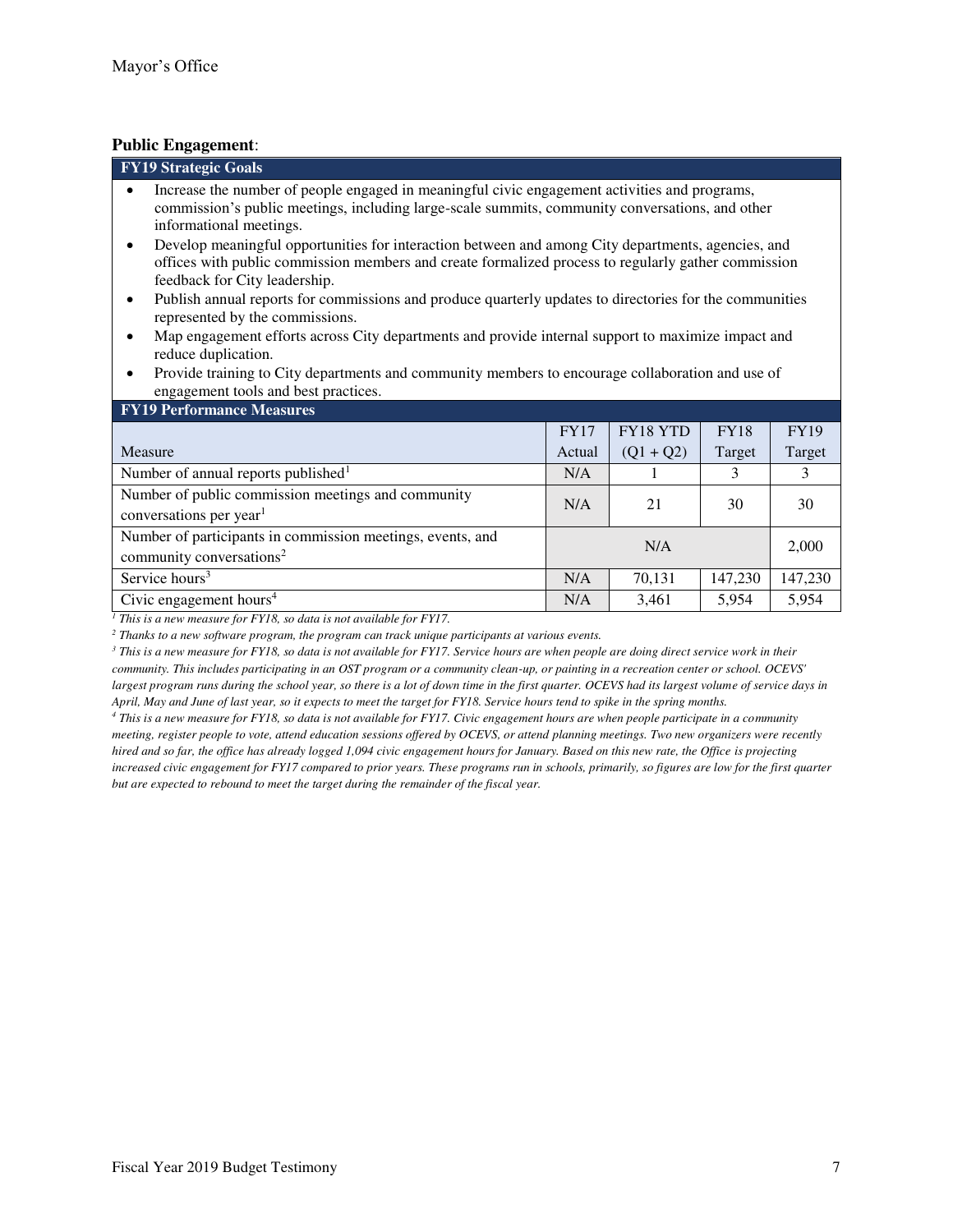### **Diversity and Inclusion**:

| <b>FY19 Strategic Goals</b>                                                                         |
|-----------------------------------------------------------------------------------------------------|
| Set citywide goals for improving diversity of the city's exempt workforce and monitor progress with |
| monthly reports, a year-end report, and individual meetings with department leadership and cabinet  |
| members.                                                                                            |

- Launch comprehensive accessibility study of citywide services and programs and improve opportunities for meaningful engagement with Mayor's Commission on People with Disabilities.
- Improve ability of city departments, agencies, and offices to address LGBTQ issues from a place of competence, respect, and sensitivity by establishing LGBTQ liaisons program.

#### **FY19 Performance Measures**

|                                                                            | FY17   | <b>FY18 YTD</b> | <b>FY18</b> | <b>FY19</b> |
|----------------------------------------------------------------------------|--------|-----------------|-------------|-------------|
| <b>Measure</b>                                                             | Actual | $(Q1 + Q2)$     | Target      | Target      |
| Meetings convened by the Mayor's Commission on People<br>with Disabilities | O      |                 | O           | b           |
| Meetings convened by the Commission on LGBT Affairs <sup>1</sup>           | N/A    |                 | 12          | 12          |
| Department diversity and inclusion trainings held <sup>1</sup>             | N/A    | 14              | 28          | 28          |
| Department workforce review meetings <sup>1</sup>                          | N/A    | 45              | 100         | 100         |
| Number of annual reports released                                          |        |                 |             |             |

<sup>1</sup> This is a new measure for FY18, so data is not available for FY17.

### **Integrity Office**:

#### **FY19 Strategic Goals**

- Ensure 100% compliance of departmental and cabinet leadership with annual ethics training and financial disclosure requirements.
- Conduct Biannual City of Philadelphia Employee Ethics Survey, evaluate and present findings, and suggest improvements to polices and processes.
- Enhance communications to departments about ethics through Integrity Officer program and develop an ethics pledge for incoming Executive Branch employees.

| <b>FY19 Performance Measures</b>                                            |             |                 |             |             |  |  |  |  |
|-----------------------------------------------------------------------------|-------------|-----------------|-------------|-------------|--|--|--|--|
|                                                                             | <b>FY17</b> | <b>FY18 YTD</b> | <b>FY18</b> | <b>FY19</b> |  |  |  |  |
| Measure                                                                     | Actual      | $(Q1 + Q2)$     | Target      | Target      |  |  |  |  |
| Response time to gift-related questions $(days)^1$                          | N/A         |                 |             |             |  |  |  |  |
| Number of employees who participate in Integrity Week <sup>2</sup>          | N/A         | 281             | 225         | 275         |  |  |  |  |
| Number of employees who complete financial disclosures on time <sup>3</sup> | 90%<br>N/A  |                 | 95%         |             |  |  |  |  |
| Number of employees participating in ethics survey <sup>4</sup>             | N/A         |                 |             | 950         |  |  |  |  |

<sup>1</sup> This is a new measure for FY18, so data is not available for FY17.

*2 This is a new measure for FY18, so data is not available for FY17. Integrity Week took place in November 2017.* 

*3 This is a new measure for FY18, so data is not available for FY17. This is also an annual measure, so FY18 data will be available at year-end.* 

*4 The ethics survey is taken bi-annually. The last survey was taken in FY17 Q2, and the next survey will be taken in FY19 Q2, so this measure is shown as N/A for FY18.*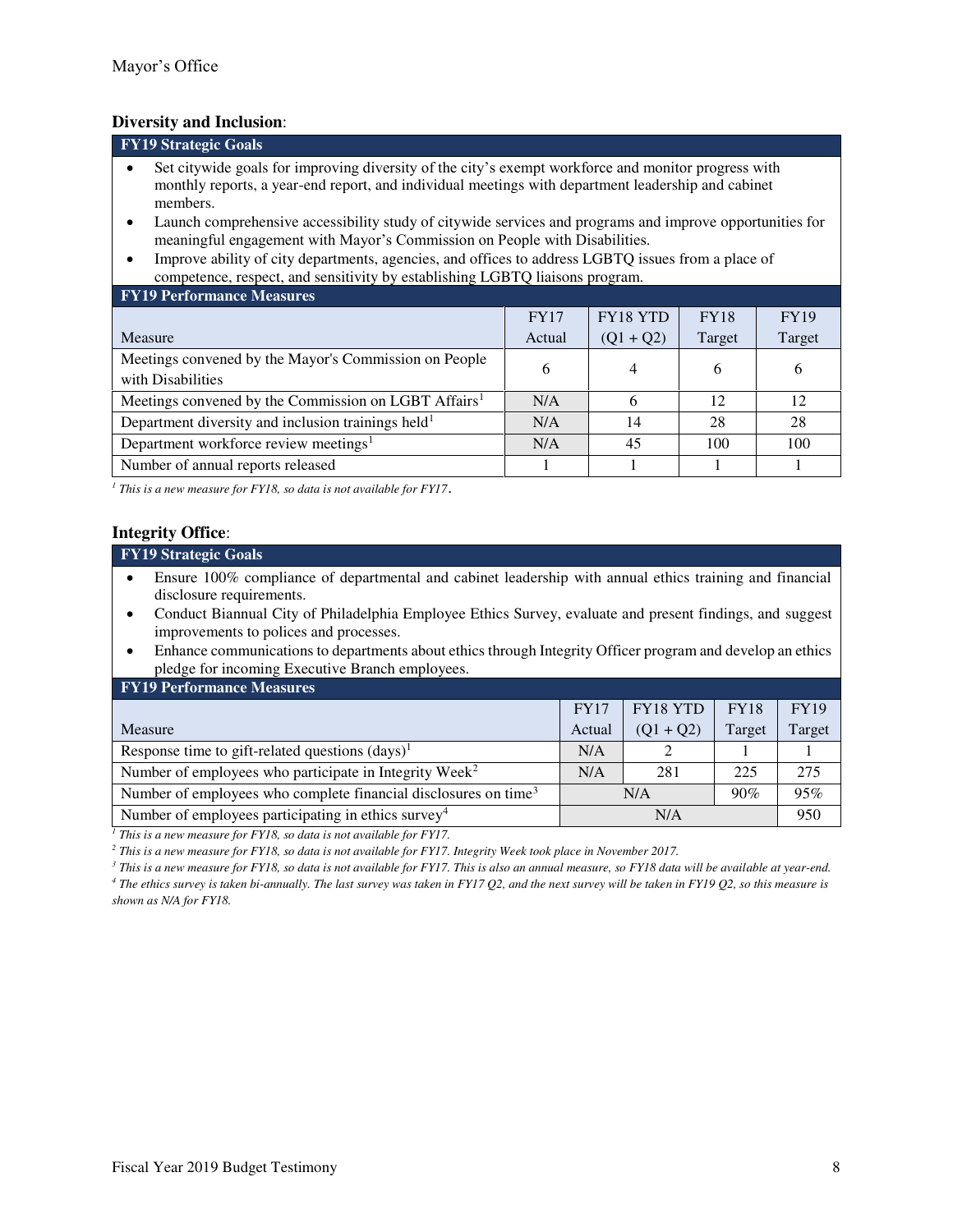## **OTHER BUDGETARY IMPACTS**

## **Federal and State (Where Applicable)**

While state and federal funding changes will not directly impact the Mayor's Office, we are closely monitoring potential threats and will work with our lobbyists and other partners to advocate for the needs of the City of Philadelphia.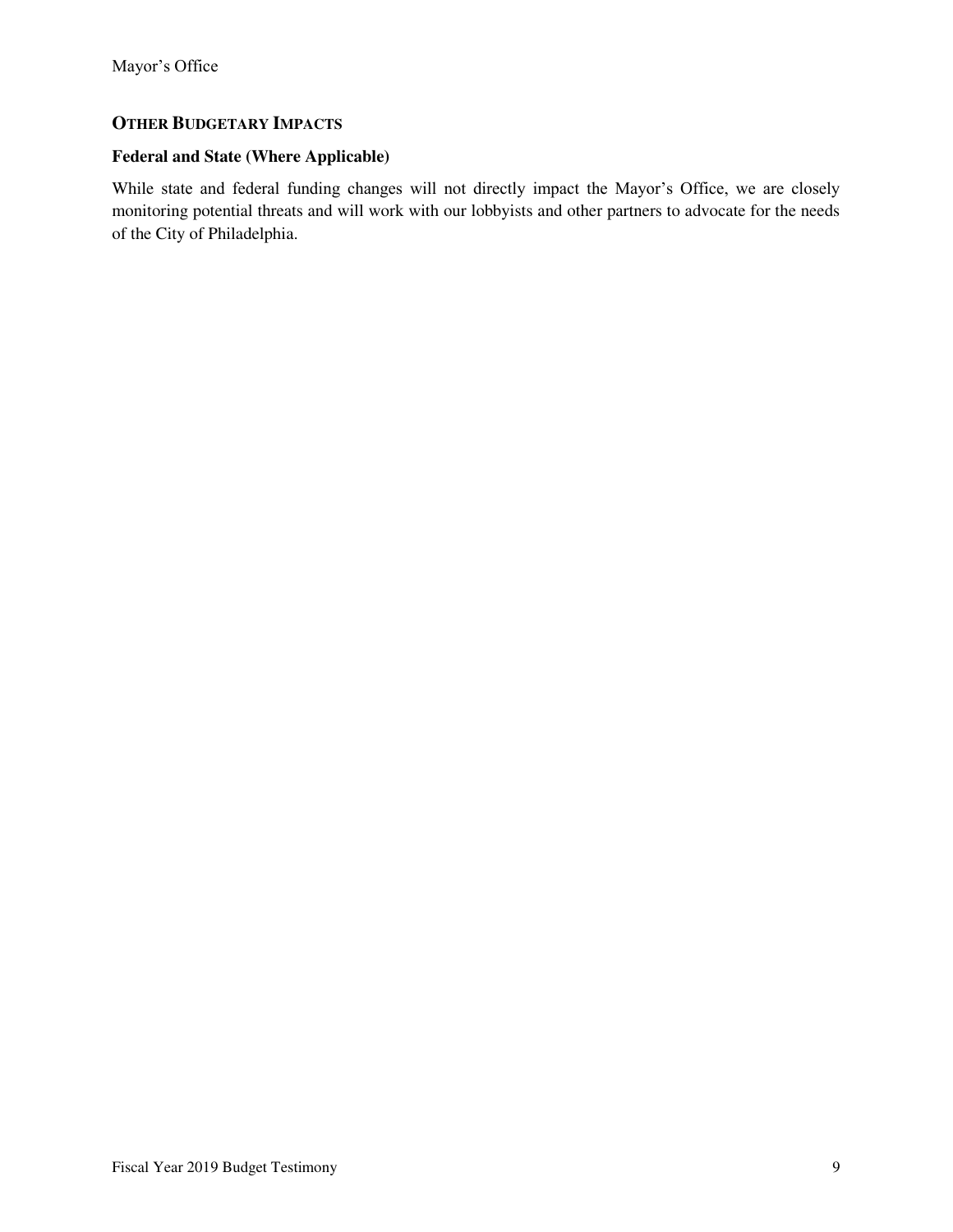# **CONTRACTING EXPERIENCE**

| M/W/DSBE Participation on Large Professional Services Contracts |                     |                                 |                          |                               |                         |                                                 |                                          |                                         |                                                |                                                                                                                      |                                                          |
|-----------------------------------------------------------------|---------------------|---------------------------------|--------------------------|-------------------------------|-------------------------|-------------------------------------------------|------------------------------------------|-----------------------------------------|------------------------------------------------|----------------------------------------------------------------------------------------------------------------------|----------------------------------------------------------|
| Top Five Largest Contracts, FY18                                |                     |                                 |                          |                               |                         |                                                 |                                          |                                         |                                                |                                                                                                                      |                                                          |
| Vendor<br>Name                                                  | Service<br>Provided | Dollar<br>Amount of<br>Contract | <b>RFP</b> Issue<br>Date | <b>Contract Start</b><br>Date | Ranges in<br><b>RFP</b> | $%$ of<br>M/W/DSBE<br>Participation<br>Achieved | \$ Value of<br>M/W/DSBE<br>Participation | Total %<br>Participation<br>- All DSBEs | Total \$ Value<br>Participation<br>- All DSBEs | Local<br><b>Business</b><br>(principal)<br>place of<br>business<br>located<br>within City<br>limits)<br>[yes $/$ no] | Waiver for<br>Living Wage<br>Compliance?<br>[yes $/no$ ] |
|                                                                 |                     |                                 |                          |                               | <b>MBE: Best</b>        |                                                 |                                          |                                         |                                                |                                                                                                                      |                                                          |
|                                                                 |                     |                                 |                          |                               | Effort                  | $0\%$                                           | \$0                                      |                                         |                                                |                                                                                                                      |                                                          |
|                                                                 |                     |                                 |                          |                               | WBE: Best               |                                                 |                                          |                                         |                                                |                                                                                                                      |                                                          |
|                                                                 |                     |                                 |                          |                               | Efforts                 | $0\%$                                           | \$0                                      |                                         |                                                |                                                                                                                      |                                                          |
| Holland &                                                       | Lobbying            |                                 |                          |                               | <b>DSBE: Best</b>       |                                                 |                                          |                                         |                                                |                                                                                                                      |                                                          |
| Knight                                                          | Services            | \$115,000                       | 4/10/2017                | 9/1/2017                      | Effort                  | $0\%$                                           | \$0                                      | $0\%$                                   | \$0                                            | No                                                                                                                   | No                                                       |
|                                                                 |                     |                                 |                          |                               | MBE: 20-<br>25%         |                                                 | \$0                                      |                                         |                                                |                                                                                                                      |                                                          |
|                                                                 |                     |                                 |                          |                               | WBE: 20-                |                                                 |                                          |                                         |                                                |                                                                                                                      |                                                          |
| Buchanan                                                        | Lobbying            |                                 |                          |                               | 25%                     | 100%                                            | \$100,000                                |                                         |                                                |                                                                                                                      |                                                          |
| Ingersoll                                                       | Services            | \$100,000                       | 8/2/2016                 | 7/1/2017                      | DSBE: 0%                |                                                 | \$0                                      | 100%                                    | \$100,000                                      | No                                                                                                                   | No                                                       |
|                                                                 |                     |                                 |                          |                               | <b>MBE: Best</b>        |                                                 |                                          |                                         |                                                |                                                                                                                      |                                                          |
|                                                                 |                     |                                 |                          |                               | Effort                  |                                                 | \$0                                      |                                         |                                                |                                                                                                                      |                                                          |
|                                                                 |                     |                                 |                          |                               | WBE: Best               |                                                 |                                          |                                         |                                                |                                                                                                                      |                                                          |
|                                                                 |                     |                                 |                          |                               | Efforts                 | 100%                                            | \$75,000                                 |                                         |                                                |                                                                                                                      |                                                          |
|                                                                 | Lobbying            |                                 |                          |                               | <b>DSBE: Best</b>       |                                                 |                                          |                                         |                                                |                                                                                                                      |                                                          |
| Clark Hill                                                      | Services            | \$75,000                        | 4/10/2017                | 9/1/2017                      | Effort                  |                                                 | \$0                                      | 100%                                    | \$75,000                                       | Yes                                                                                                                  | No                                                       |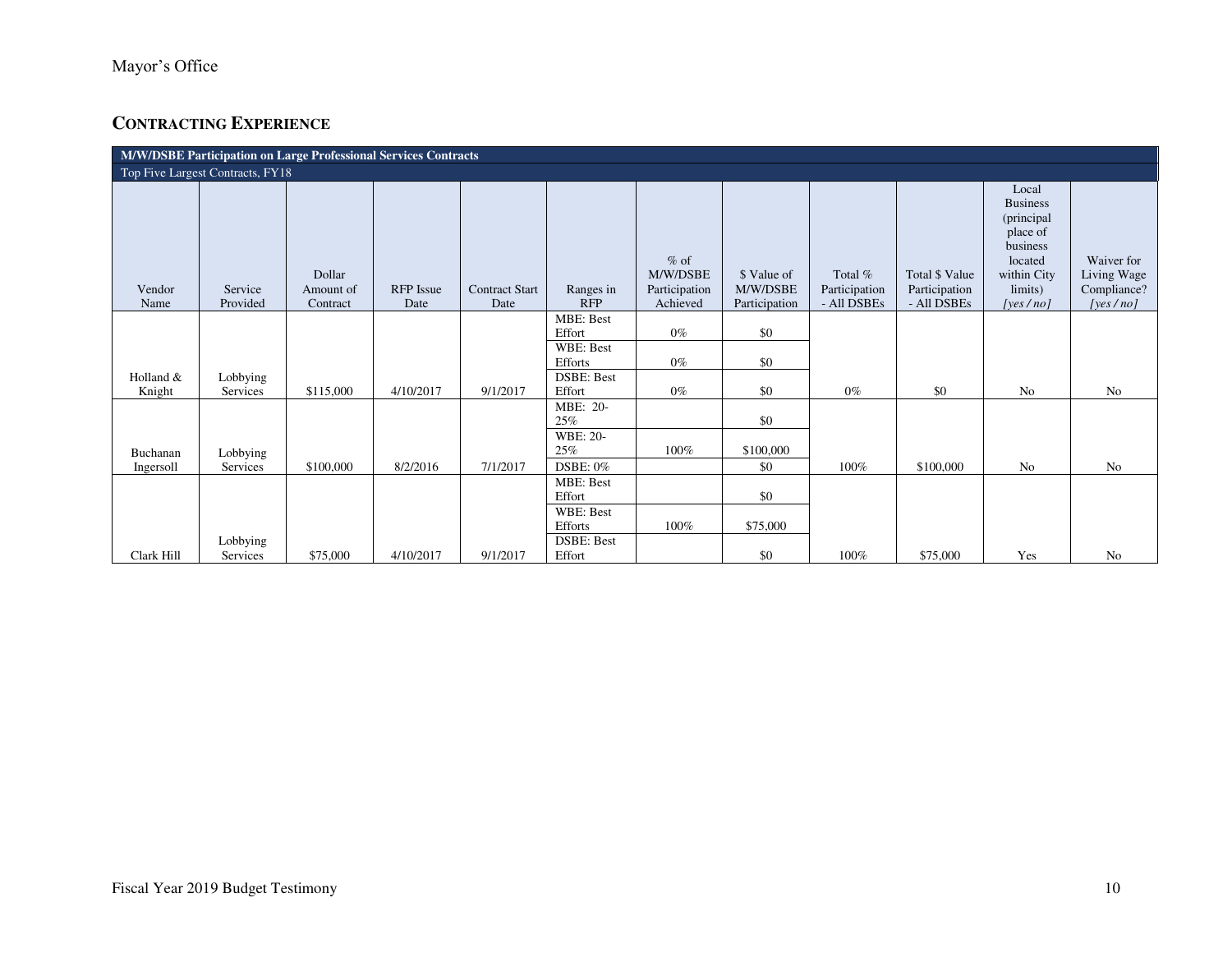# **EMPLOYEE DATA**

| <b>Staff Demographics (as of December 2017)</b> |                        |                  |                             |                        |           |  |  |
|-------------------------------------------------|------------------------|------------------|-----------------------------|------------------------|-----------|--|--|
|                                                 | <b>Full-Time Staff</b> |                  |                             | <b>Executive Staff</b> |           |  |  |
| Female<br>Male                                  |                        |                  |                             | Male                   | Female    |  |  |
|                                                 | African-               | African-         |                             | African-               | African-  |  |  |
|                                                 | American               | American         |                             | American               | American  |  |  |
| <b>Total</b>                                    | 7                      | 7                | Total                       | $\overline{4}$         | 4         |  |  |
| % of Total                                      | 18%                    | 18%              | % of Total                  | 17%                    | 17%       |  |  |
| Average Salary                                  | \$71,117               | \$72,143         | Average Salary              | \$98,750               | \$88,750  |  |  |
| Median Salary                                   | \$75,000               | \$75,000         | Median Salary               | \$85,000               | \$87,500  |  |  |
|                                                 | White                  | White            |                             | White                  | White     |  |  |
| Total                                           | 9                      | $\,$ 8 $\,$      | Total                       | 5                      | 6         |  |  |
| % of Total                                      | 23%                    | 20%              | % of Total                  | 22%                    | 26%       |  |  |
| Average Salary                                  | \$95,685               | \$110,225        | Average Salary              | \$130,465              | \$124,000 |  |  |
| <b>Median Salary</b>                            | \$85,000               | \$99,500         | Median Salary               | \$113,850              | \$125,000 |  |  |
|                                                 | Hispanic               | Hispanic         |                             | Hispanic               | Hispanic  |  |  |
| Total                                           | 1                      | 1                | Total                       | 1                      | $\theta$  |  |  |
| % of Total                                      | 3%                     | 3%               | % of Total                  | 4%                     | $0\%$     |  |  |
| Average Salary                                  | \$58,300               | \$30,000         | Average Salary              | \$58,300               | N/A       |  |  |
| <b>Median Salary</b>                            | \$58,300               | \$30,000         | Median Salary               | \$58,300               | $\rm N/A$ |  |  |
|                                                 | Asian                  | Asian            | Total                       | Asian                  | Asian     |  |  |
| Total                                           | $\overline{0}$         | 4                | % of Total                  | $\theta$               | 2         |  |  |
| % of Total                                      | $0\%$                  | $10\%$           | Average Salary              | $0\%$                  | 9%        |  |  |
| Average Salary                                  | N/A                    | \$86,250         | Median Salary               | N/A                    | \$125,000 |  |  |
| <b>Median Salary</b>                            | N/A                    | \$77,500         | N/A                         |                        | \$125,000 |  |  |
|                                                 | Other                  | Other            | Other<br>Other              |                        |           |  |  |
| Total                                           | $\mathbf{0}$           | $\overline{2}$   | Total                       | $\theta$               | 1         |  |  |
| % of Total                                      | $0\%$                  | 5%               | $0\%$<br>% of Total         |                        | 4%        |  |  |
| Average Salary                                  | N/A                    | \$58,450         | N/A<br>Average Salary       |                        | \$70,000  |  |  |
| <b>Median Salary</b>                            | N/A                    | \$58,450         | Median Salary               | N/A                    | \$70,000  |  |  |
|                                                 | Bilingual              | <b>Bilingual</b> | Bilingual                   |                        | Bilingual |  |  |
| Total                                           | 3                      | 3                | Total                       | 3                      | 1         |  |  |
| % of Total                                      | 8%                     | 8%               | % of Total                  | 13%                    | $4\%$     |  |  |
| Average Salary                                  | \$79,433               | \$81,667         | Average Salary              | \$79,433               | \$150,000 |  |  |
| <b>Median Salary</b>                            | \$85,000               | \$55,000         | Median Salary               | \$85,000               | \$150,000 |  |  |
|                                                 | Male                   | Female           | Male                        |                        | Female    |  |  |
| Total                                           | 17                     | 23               | Total                       | $10\,$                 | 13        |  |  |
| % of Total                                      | 43%                    | 58%              | % of Total                  | 43%                    | 57%       |  |  |
| Average Salary                                  | \$83,356               | \$85,378         | Average Salary<br>\$110,562 |                        | \$109,154 |  |  |
| <b>Median Salary</b>                            | \$75,000               | \$85,000         | <b>Median Salary</b>        | \$90,000               | \$100,000 |  |  |